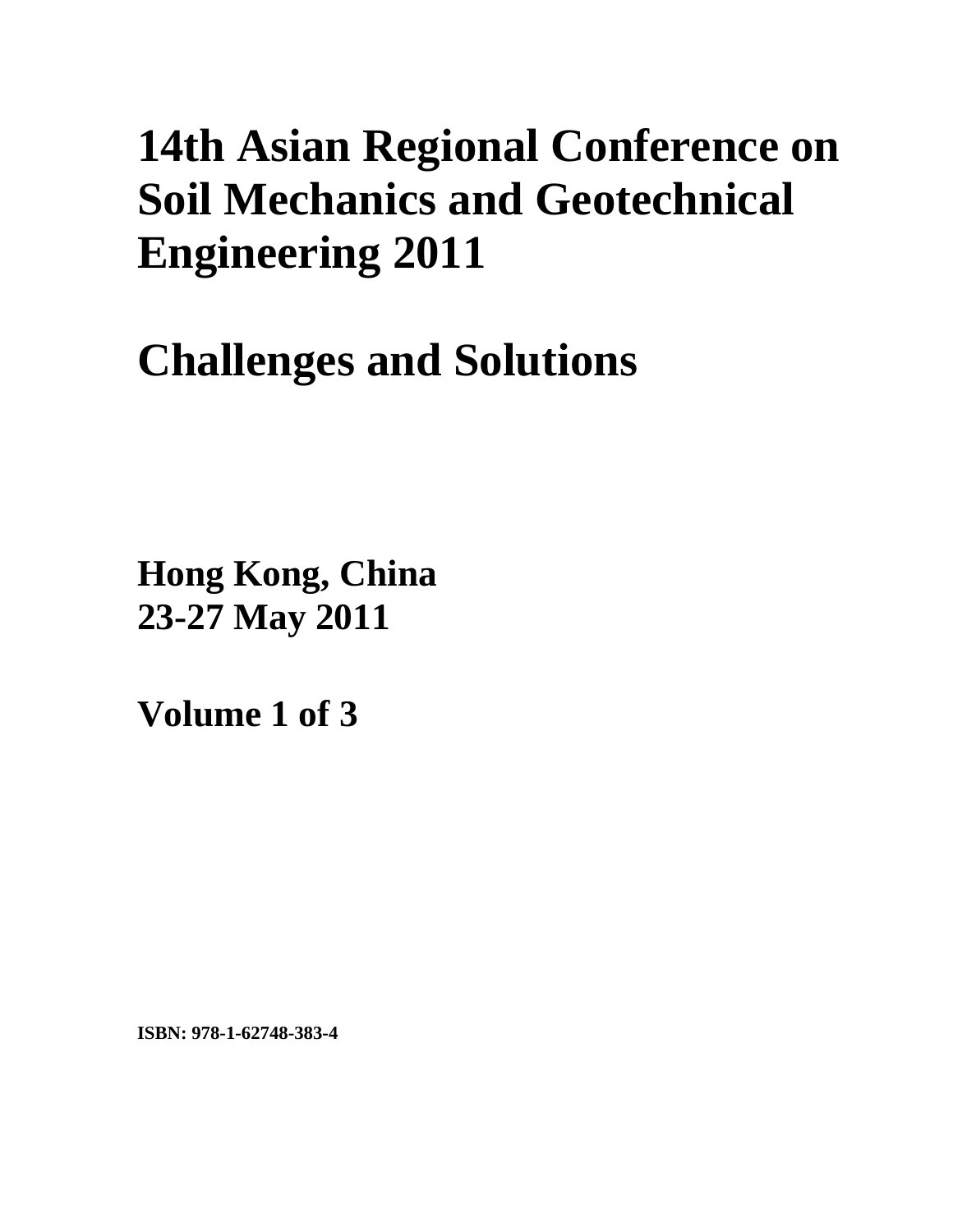**Printed from e-media with permission by:** 

Curran Associates, Inc. 57 Morehouse Lane Red Hook, NY 12571



**Some format issues inherent in the e-media version may also appear in this print version.** 

Copyright© (2011) by Hong Kong Polytechnic University All rights reserved.

Printed by Curran Associates, Inc. (2013)

For permission requests, please contact Hong Kong Polytechnic University at the address below.

Hong Kong Polytechnic University Department of Civil & Structural Engineering Hung Hom, Kowloon Hong Kong

Phone: (852) 2766-6017 Fax: (852) 2334-6389

14arc.2011@polyu.edu.hk

#### **Additional copies of this publication are available from:**

Curran Associates, Inc. 57 Morehouse Lane Red Hook, NY 12571 USA Phone: 845-758-0400 Fax: 845-758-2634 Email: curran@proceedings.com Web: www.proceedings.com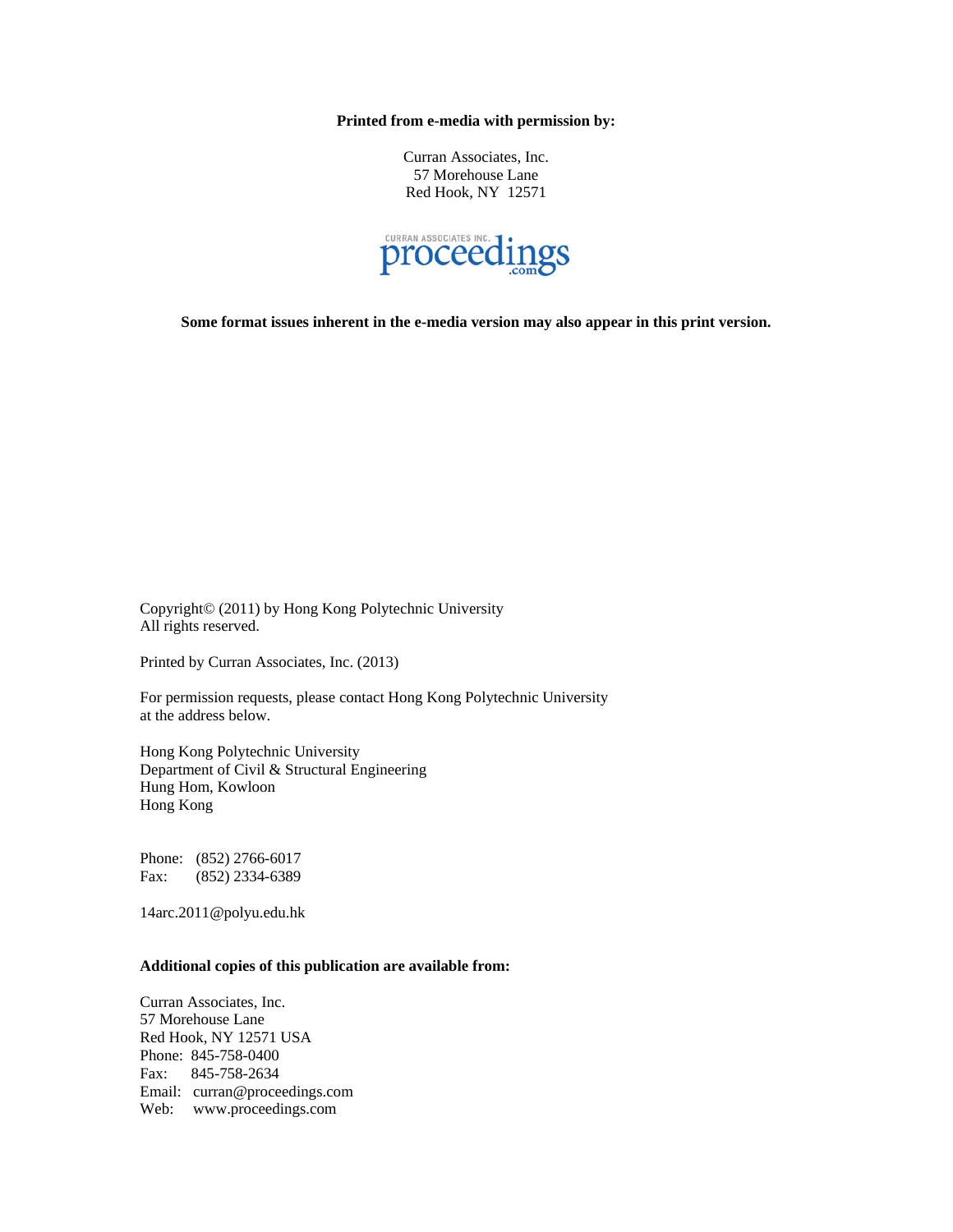# **TABLE OF CONTENTS**

#### **VOLUME 1**

#### **THEME 1: CHARACTERIZATION OF SOILS**

| Liu, Yuan-Xue                                                                                                                      |  |
|------------------------------------------------------------------------------------------------------------------------------------|--|
| Deng, $JL$                                                                                                                         |  |
| Deng, A                                                                                                                            |  |
| Yang, Guanghua                                                                                                                     |  |
| Jiang, $MJ$                                                                                                                        |  |
| Influence of Sand Content on the Non-linear Creep and Swelling Behavior of Bentonite in Oedometric Condition 31<br>Tong, Fei       |  |
| Cheng, $YM$                                                                                                                        |  |
| Sivapullaiah, P V                                                                                                                  |  |
| Pal, $S$ $K$                                                                                                                       |  |
| Vinot. V                                                                                                                           |  |
| Application of Artificial Neural Networks (ANN) to Evaluate the Influence of Internal Friction Angle (φ) and Over<br>Makarchian, M |  |
| Khayat, N                                                                                                                          |  |
| Frydman, S                                                                                                                         |  |
| Watabe, Y                                                                                                                          |  |
| Tsutsumi, Y                                                                                                                        |  |
| Tsutsumi, A                                                                                                                        |  |
| Kawabe, S                                                                                                                          |  |
| Kodaka, T                                                                                                                          |  |
| Oka, F                                                                                                                             |  |
| Kim, U                                                                                                                             |  |
| Nakai, T                                                                                                                           |  |
| Kikumoto, M                                                                                                                        |  |
| Yasuhara, K                                                                                                                        |  |
| Nishimura T                                                                                                                        |  |
| Watanabe, Y                                                                                                                        |  |
| Tokue, T                                                                                                                           |  |
| Rito, F                                                                                                                            |  |
| Imai, Y                                                                                                                            |  |
| Kaneko, T                                                                                                                          |  |
| Liu, $Q$                                                                                                                           |  |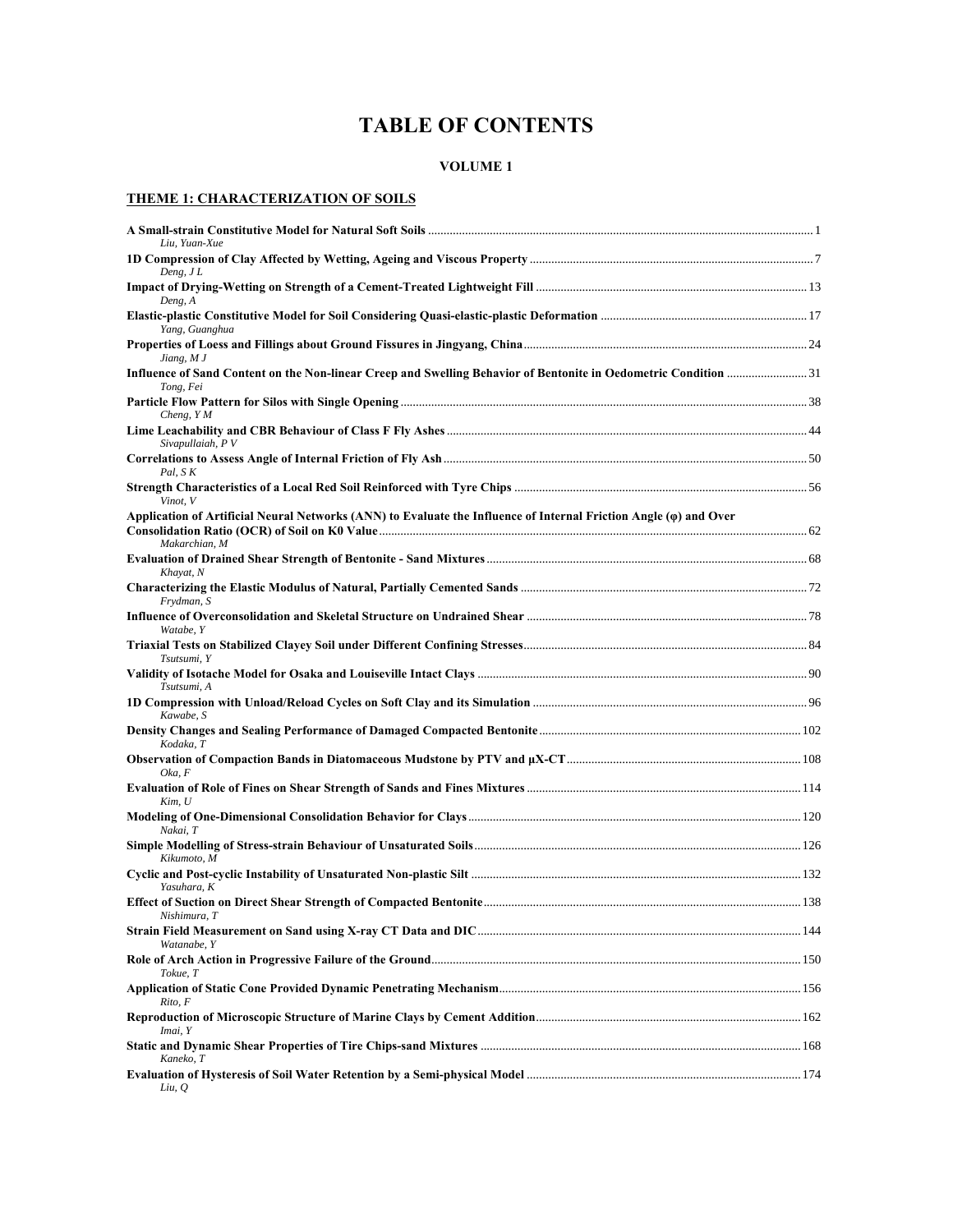| Zhakulin, A S                                                                                                            |     |
|--------------------------------------------------------------------------------------------------------------------------|-----|
| Usenov, $KJ$                                                                                                             |     |
| Kumar, A                                                                                                                 |     |
| Lee, TL                                                                                                                  |     |
| Chua, KE                                                                                                                 |     |
| Giao, P H                                                                                                                |     |
| Yimsiri. S                                                                                                               |     |
| Voottipruex, P                                                                                                           |     |
| Park, S-S                                                                                                                |     |
| Lee, Moon-Joo                                                                                                            |     |
| Truong, Q Hung                                                                                                           |     |
| Evaluation of Shear Strength and Deformation Modulus of Deep Sand Deposits in the Nakdong River Delta,                   |     |
| Singh, $VK$                                                                                                              |     |
| Siripun, K                                                                                                               |     |
| Experimental Exploration of Dredged Marine Sediment as a New Material Resource for Road Engineering257<br>Wang, Dongxing |     |
| Zhu, Ming                                                                                                                |     |
| Adl, $M$ $R$                                                                                                             |     |
| Stress-strain Characteristics of Remolded Soil in the Weathered Laver of Beichuan Sandy Slate in Wenchuan                |     |
| <b>Seismic Area</b><br>Zhou, XJ                                                                                          | 276 |

#### **THEME 2: LOCAL AND PROBLEMATIC SOILS**

| Islam, $M K$                                                                                           |  |
|--------------------------------------------------------------------------------------------------------|--|
| Islam, M S                                                                                             |  |
| Experimental Study on Wetting-induced Deformation and Strength Characteristics of Soilbags Filled with |  |
|                                                                                                        |  |
| Liu, $S$ H                                                                                             |  |
| Jain, $S K$                                                                                            |  |
| Lakshman, Rao M.                                                                                       |  |
| $Al-Saoudi, NK S$                                                                                      |  |
|                                                                                                        |  |
| Sato. A                                                                                                |  |
| Kaneko, H                                                                                              |  |
| Hayashi, H                                                                                             |  |
|                                                                                                        |  |
| Kikkawa, N                                                                                             |  |
| Yoshimoto, N                                                                                           |  |
| Farooq, K                                                                                              |  |
| Priyankara, NH                                                                                         |  |
| Ismael, N F                                                                                            |  |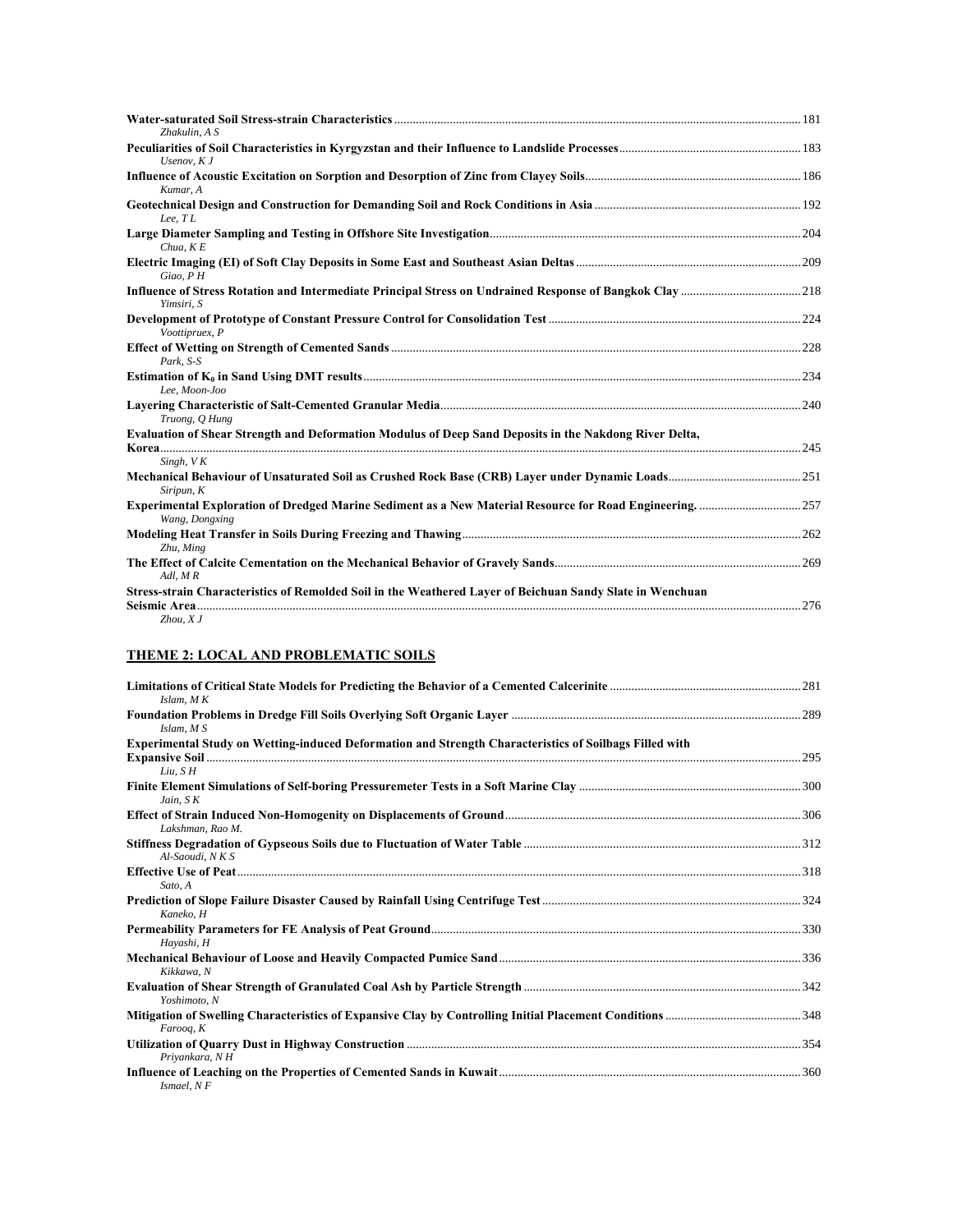**Experience Sealing Water-saturated Loess Soils of Sand Drains in the Seismic Conditions of the Central Asian Region** ..............................................................................................................................................................................................................366 *Usmanov, R A*  **Features of Construction of Buildings and Structures in the Republic of Tajikistan** ............................................................................368 *Usmanov, R A*  **A Rational Approach to Railway Track Foundation Design with Clay Subgrade** .................................................................................372 *Loh, Richard B H*  **Characteristics of Zhouqu Extraordinarily Serious Debris Flows, China, in 2010** ................................................................................377 *Wang, L M* 

#### **THEME 3: SLOPES**

| Wang, L                                                                                                                    |  |
|----------------------------------------------------------------------------------------------------------------------------|--|
| Tian, Dongfang                                                                                                             |  |
| $Wu$ , $ZJ$                                                                                                                |  |
| Zhang, $CL$                                                                                                                |  |
| Wang, Yiqang                                                                                                               |  |
| $Pei$ , $HF$                                                                                                               |  |
| Ng, M C                                                                                                                    |  |
| Pun, WK                                                                                                                    |  |
| $Zhu$ , $H H$                                                                                                              |  |
| Li, A C O                                                                                                                  |  |
| Ho, NL                                                                                                                     |  |
| Koo, R C H                                                                                                                 |  |
| Genetic Algorithm Based Search Coupled with Boltzmann Selection in Locating the Critical Surface in Slope<br>Abhijit, Saha |  |
| Ha. Thi                                                                                                                    |  |
| Uchimura, Taro                                                                                                             |  |
| Tsuchida, T                                                                                                                |  |
| Nishiyama, Taku                                                                                                            |  |
| Yamada, S                                                                                                                  |  |
| Kawajiri, S                                                                                                                |  |
| Baimakhan, R B                                                                                                             |  |
| Karthikeyan, M                                                                                                             |  |
| Fowze, J S M                                                                                                               |  |
| $Seo$ , $HJ$                                                                                                               |  |
| Kulathilaka, SAS                                                                                                           |  |
| Li, AJ                                                                                                                     |  |
| Lao, D                                                                                                                     |  |
| Tiwari, B                                                                                                                  |  |
| Khalilnejad, Abdolhossein                                                                                                  |  |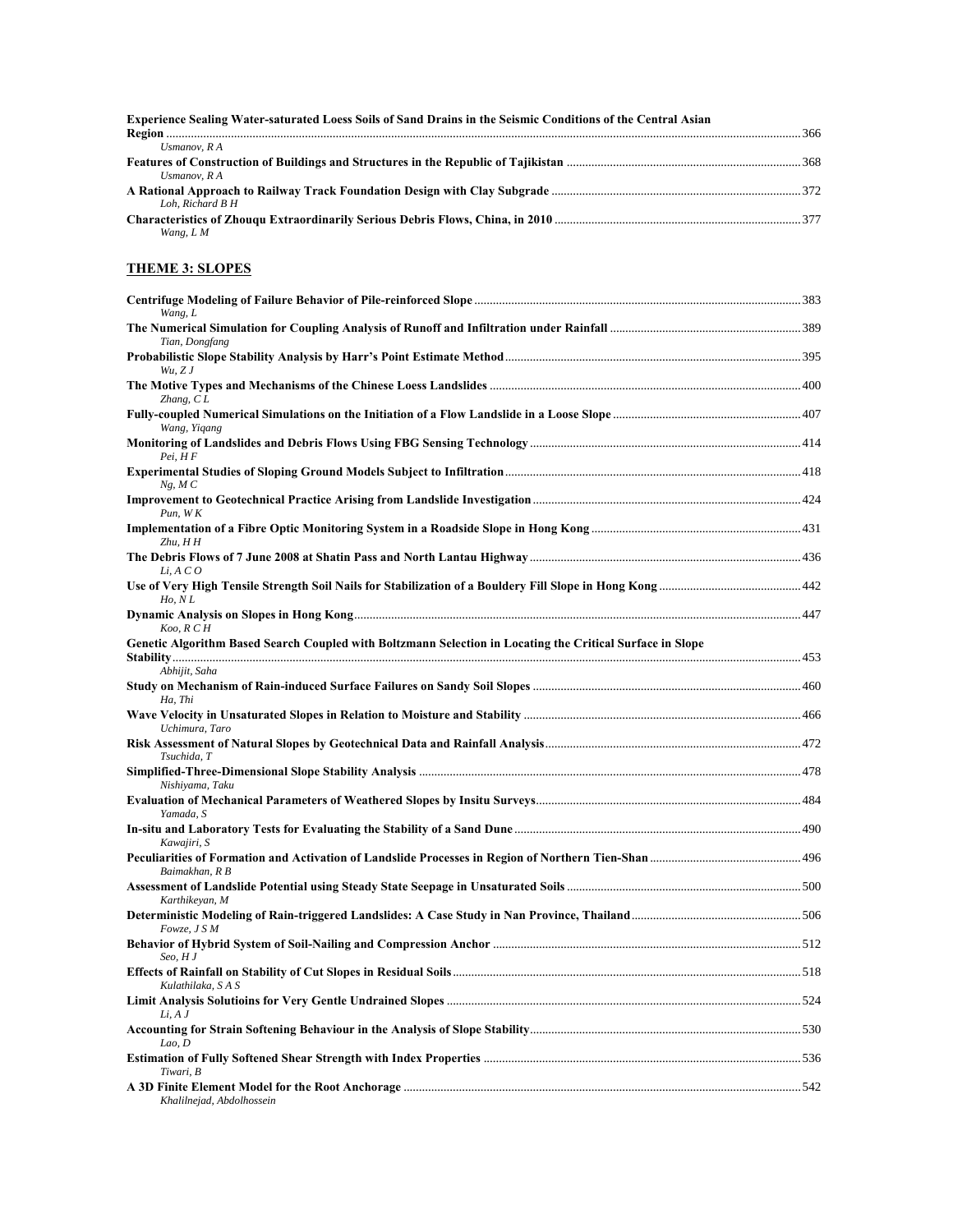| Tanan, Chub-Uppakarn |  |
|----------------------|--|
|                      |  |
| Yabu. M              |  |

#### **THEME 4: FOUNDATIONS**

| Lu, $Q$                                                                                                                     |  |
|-----------------------------------------------------------------------------------------------------------------------------|--|
| Wang, WD                                                                                                                    |  |
| Kong, LG                                                                                                                    |  |
| Chen, RP                                                                                                                    |  |
| Wong, LW                                                                                                                    |  |
| A Special Cofferdam in a Reclaimed Site at West Kowloon, Hong Kong……………………………………………………………………………………586<br>Sze. James W C     |  |
| Shah, H J                                                                                                                   |  |
| Vidyaranya, B                                                                                                               |  |
| Ilamparuthi, K                                                                                                              |  |
| Biswas, SK                                                                                                                  |  |
| Bajad, SP                                                                                                                   |  |
| Padmavathi, V                                                                                                               |  |
| Noorzad, A                                                                                                                  |  |
| Comparison of the Static Bearing Capacity of Cast In-situ Piles in Practice and in Theory (According to the<br>Moganlou, RN |  |
| Shooshpasha, I                                                                                                              |  |
| Tomisawa, K                                                                                                                 |  |
| Zhang, F                                                                                                                    |  |
| Shiina. T                                                                                                                   |  |
| Isobe, K                                                                                                                    |  |
| Mano, H                                                                                                                     |  |
| Yamashita, K                                                                                                                |  |
| Watanabe, N                                                                                                                 |  |
| Zhusupbekov, A Zh                                                                                                           |  |
| Turashev, A S                                                                                                               |  |
| Akbar, A                                                                                                                    |  |
| Kibria, S                                                                                                                   |  |
| Wen, D                                                                                                                      |  |
| Lin, S S                                                                                                                    |  |
| Lee, Junhwan                                                                                                                |  |
| Lee, $S$ $R$                                                                                                                |  |
|                                                                                                                             |  |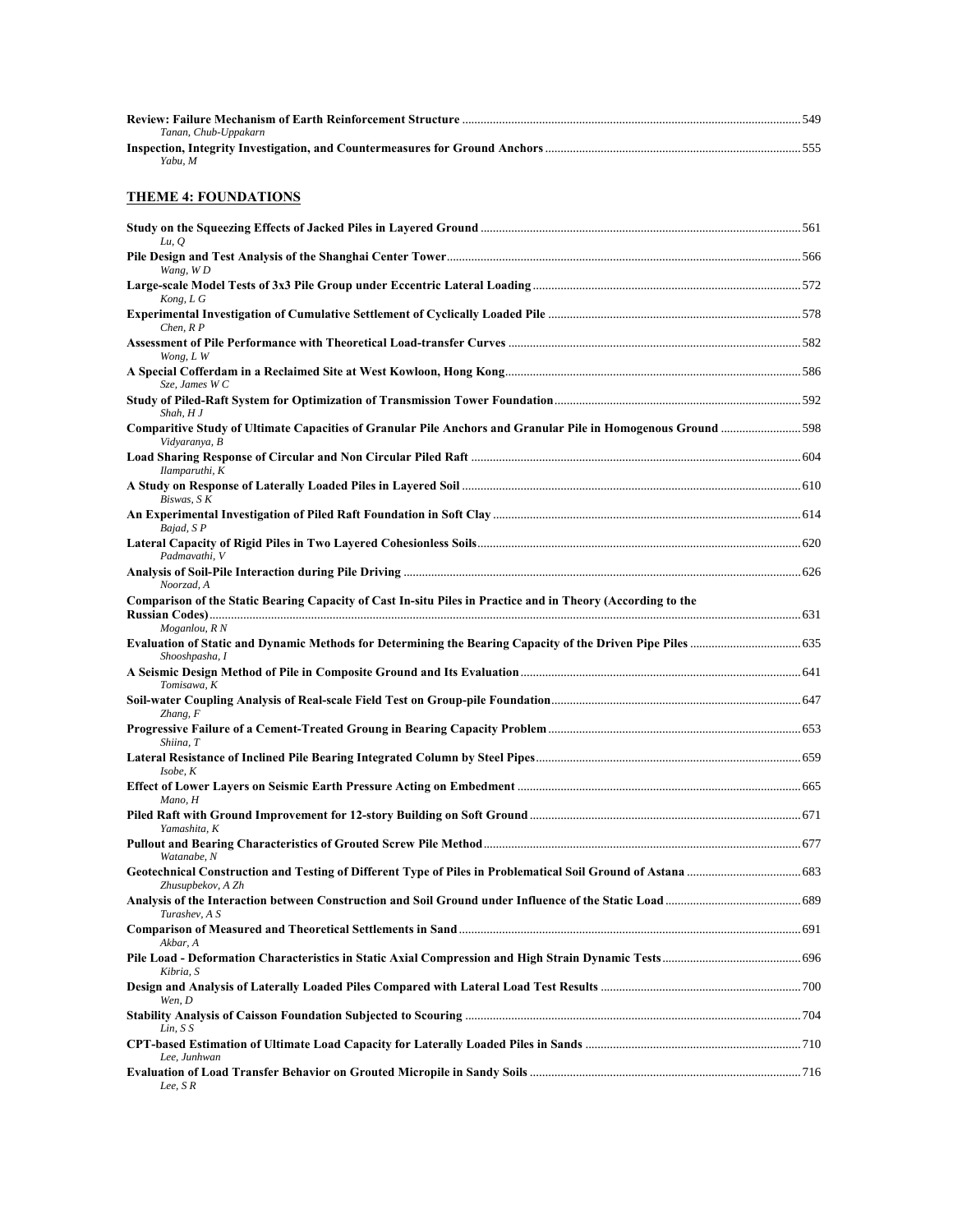| Park, Dae Woong                                                                                                                 |  |
|---------------------------------------------------------------------------------------------------------------------------------|--|
|                                                                                                                                 |  |
| Teparaksa, W<br>Sahajda, K                                                                                                      |  |
| Liew. S S                                                                                                                       |  |
| Wang, Helsin                                                                                                                    |  |
| Nuzhdin, M L                                                                                                                    |  |
| Yao, $YP$                                                                                                                       |  |
| Wong, LW                                                                                                                        |  |
| Okajima, K                                                                                                                      |  |
| Modeling Load-settlement Behavior of Driven Piles Embedded in Cohesive Soils using Artificial Neural Networks775<br>Alkroosh. I |  |
| Nevzorov, A L                                                                                                                   |  |

# **THEME 5: GEOTECHNICS FOR TRANSPORTATION AND INFRASTRUCTURE**

| Siddiquee, Saiful Alam |  |
|------------------------|--|
| Hanbing, H U           |  |
| Dev, $A K$             |  |
| Ishii. H               |  |
| Kikuchi. Y<br>Shin E C |  |
| Bandyopadhyay, K       |  |

# **THEME 6: UNDERGROUND CONSTRUCTION AND TUNNELLING**

| Teng, Y J   |  |
|-------------|--|
|             |  |
| $Xu$ , $YS$ |  |
|             |  |
| Tong, $LY$  |  |

#### **VOLUME 2**

| Chang, Li-Ying                                                                                           |  |
|----------------------------------------------------------------------------------------------------------|--|
| Displacement Controlled Solution for Ground Movements Induced by Non-uniform Convergence of Tunneling in |  |
|                                                                                                          |  |
| Zhang, $Z$ G                                                                                             |  |
|                                                                                                          |  |
| Wang, H R                                                                                                |  |
|                                                                                                          |  |
| Lee, $S$ W                                                                                               |  |
|                                                                                                          |  |
| Lu. H                                                                                                    |  |
|                                                                                                          |  |
| Hong, Y                                                                                                  |  |
|                                                                                                          |  |
| Pan. Jack K L                                                                                            |  |
|                                                                                                          |  |
| Kumar Das, Sarat                                                                                         |  |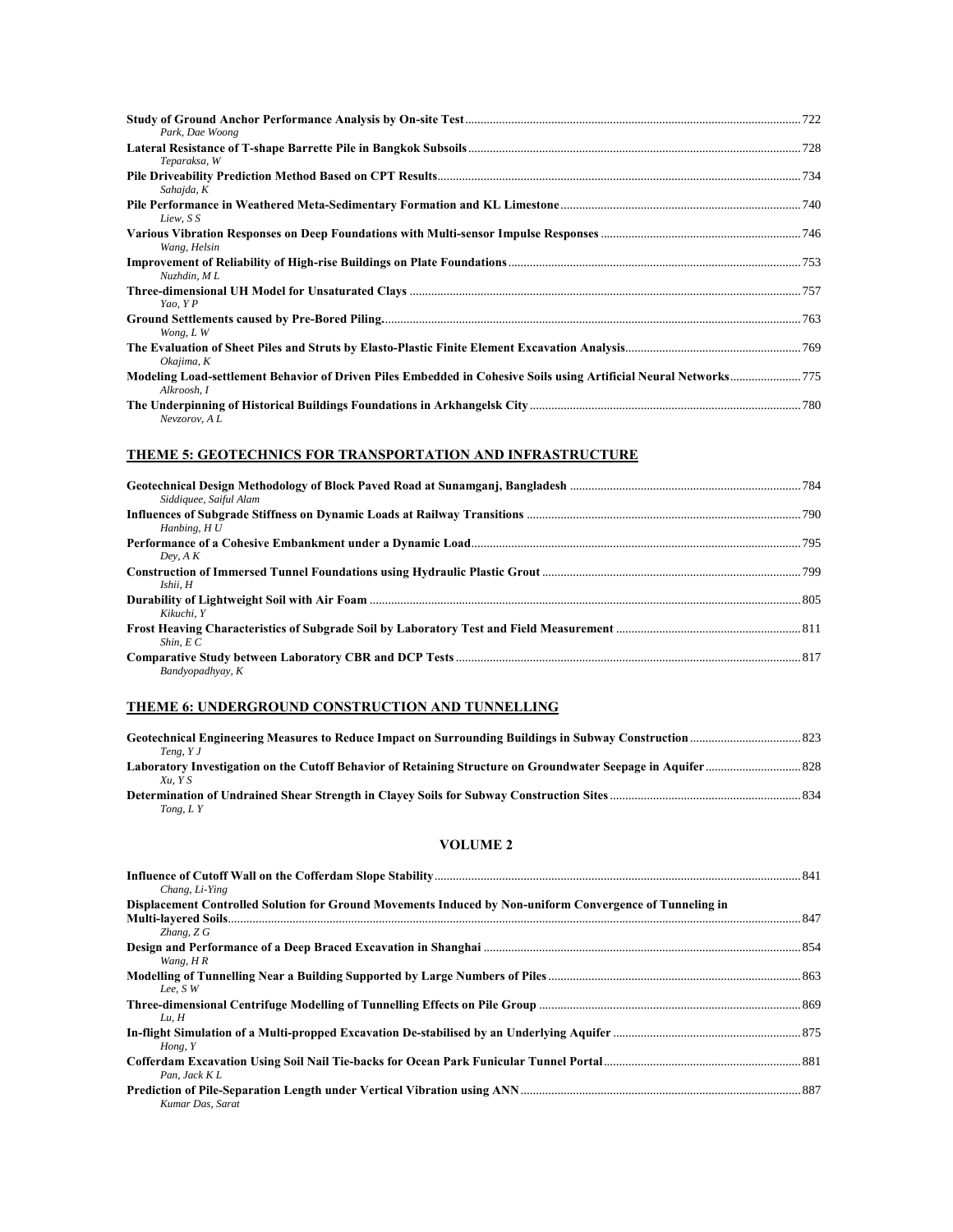| Venkatachalam. G                                                                                                           |  |
|----------------------------------------------------------------------------------------------------------------------------|--|
| Cui. Y                                                                                                                     |  |
| Yamamoto, K                                                                                                                |  |
| Nakano, H                                                                                                                  |  |
| Shahin, H M                                                                                                                |  |
| Tanaka, T                                                                                                                  |  |
| Kanaoka, M                                                                                                                 |  |
| Shamiev, J B                                                                                                               |  |
| Izhar, Ul-Haq                                                                                                              |  |
| $Cham.$ $WM$                                                                                                               |  |
| Ghiasi, Vahed                                                                                                              |  |
| Yoo, $C$                                                                                                                   |  |
| Park. S S                                                                                                                  |  |
| Teparaksa, W                                                                                                               |  |
| Elhakim, A F                                                                                                               |  |
| Ng, C H                                                                                                                    |  |
| Weng, XL                                                                                                                   |  |
| Major Engineering Challenges in Design and Construction for the Singapore Downtown Line Stage 1 Project 986<br>Osborne, NH |  |
| Paizov. A M                                                                                                                |  |

#### **THEME 7: DAM AND EMBANKMENT**

| Zhang, $KY$                                                                                            |  |
|--------------------------------------------------------------------------------------------------------|--|
| Wen. Zhi                                                                                               |  |
| Zhang, B                                                                                               |  |
| Simulation and Analysis of the Piping in Embankment Foundation Based on the Randomness of Permeability |  |
|                                                                                                        |  |
| Liang, Y                                                                                               |  |
| Zhu Yl                                                                                                 |  |
| Chen, Yifeng                                                                                           |  |
| Davoudi, MH                                                                                            |  |
| Ghorbanbeigi, S                                                                                        |  |
| Rezania, Ali Reza                                                                                      |  |
| Sadeghipour, M                                                                                         |  |
| Tashiro, M                                                                                             |  |
| Nakata, Y                                                                                              |  |
| Fujisawa, K                                                                                            |  |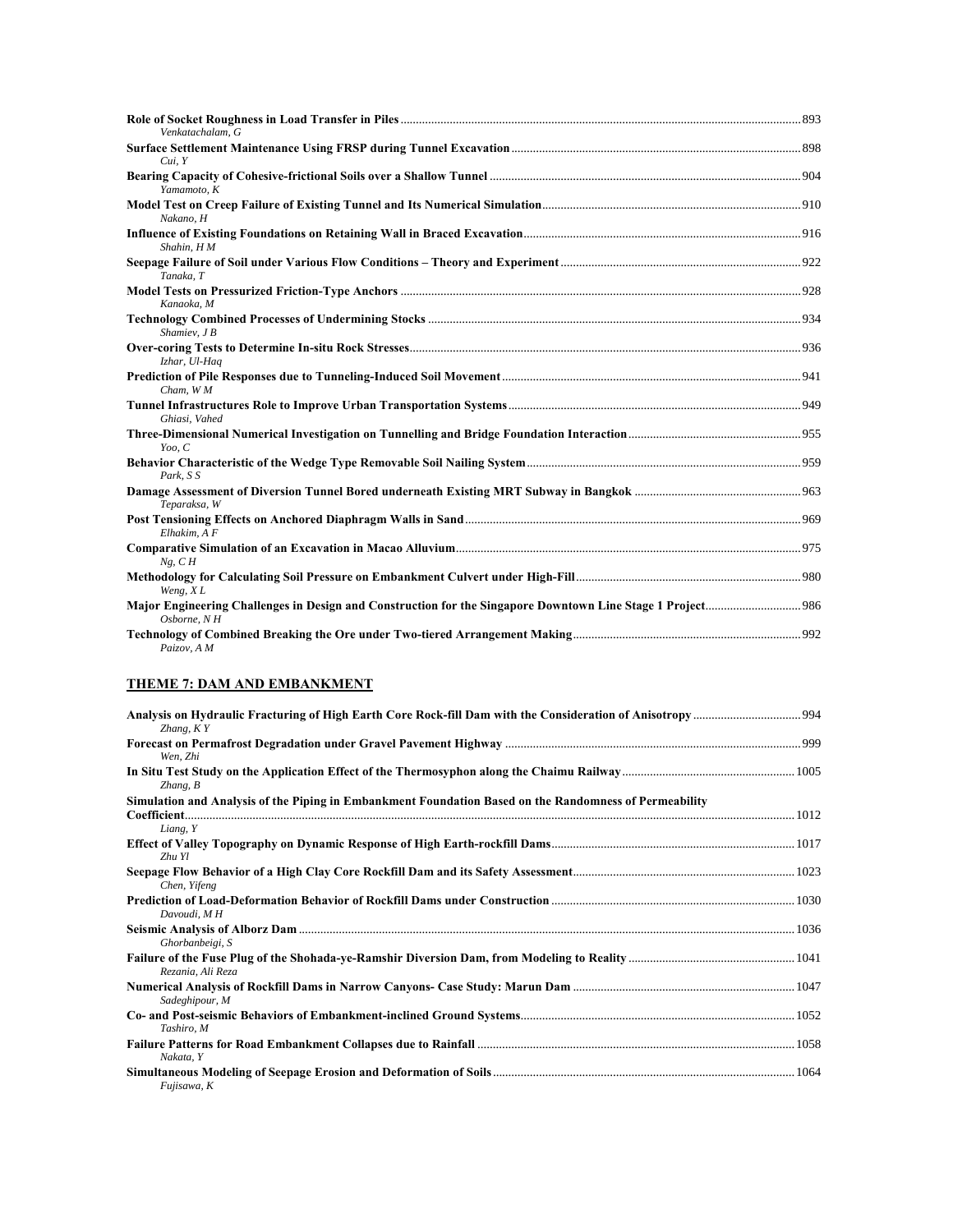| Lolaev, AB                       |  |
|----------------------------------|--|
| <b>THEME 8: ROCK ENGINEERING</b> |  |
| Abdullah, Hasan                  |  |
| Shrivastava, A K                 |  |
|                                  |  |

| Araki. H  |  |
|-----------|--|
|           |  |
| Zhang, MS |  |

#### **THEME 9: SOIL DYNAMICS AND EARTHQUAKE GEOTECHNICAL ENGINEERING**

| Ansary, MA                                                                                                                                                                                                                                |  |
|-------------------------------------------------------------------------------------------------------------------------------------------------------------------------------------------------------------------------------------------|--|
| Zhang, $JJ$                                                                                                                                                                                                                               |  |
| Wan. Z                                                                                                                                                                                                                                    |  |
| Bian, Xuecheng                                                                                                                                                                                                                            |  |
| Yang, J                                                                                                                                                                                                                                   |  |
| Bhattacharjee, A                                                                                                                                                                                                                          |  |
| Rangwala, H M                                                                                                                                                                                                                             |  |
| Singh, HP                                                                                                                                                                                                                                 |  |
| Juneja, A                                                                                                                                                                                                                                 |  |
| Gupta, Sanjay                                                                                                                                                                                                                             |  |
| Kumar, S Krishna                                                                                                                                                                                                                          |  |
| Study of the Cyclic Constant Volume Loading of the Granular Media from Micromechanical Aspects: Effects of<br>Ferdowsi, B                                                                                                                 |  |
| Shahnazari, H                                                                                                                                                                                                                             |  |
| Dynamic Parameters of Saturated and Unsaturated Sand at Different Ranges of Shear Strain Levels in Cyclic<br>Jafarzadeh, F<br>An Innovative Apparatus to Measure Cyclic Behavior of Backfill Granular Material behind Bridge Abutment1182 |  |
| Movahedi-Far, M                                                                                                                                                                                                                           |  |
| Rojhani, M                                                                                                                                                                                                                                |  |
| Yamada, S                                                                                                                                                                                                                                 |  |
| Shogaki, T                                                                                                                                                                                                                                |  |
| Sim, WW                                                                                                                                                                                                                                   |  |
| Bahmanpour, A                                                                                                                                                                                                                             |  |
| Hayakawa, K                                                                                                                                                                                                                               |  |
| Nagaoka, S                                                                                                                                                                                                                                |  |
| Fukuzawa, H                                                                                                                                                                                                                               |  |
| Kivota, T                                                                                                                                                                                                                                 |  |
| Kimoto, S                                                                                                                                                                                                                                 |  |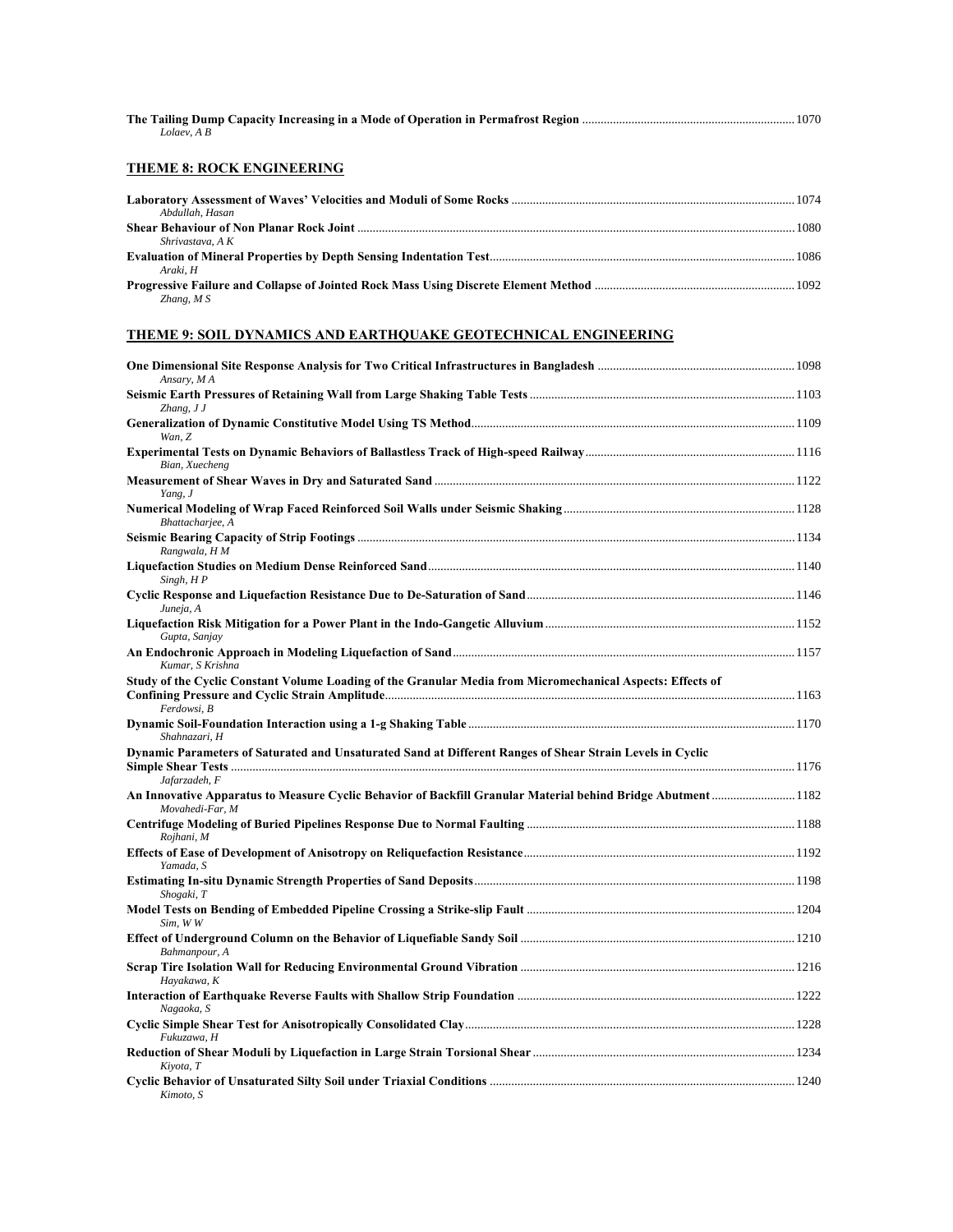| Nakano, M         |  |
|-------------------|--|
| Muroi. T          |  |
| Choo, YW          |  |
| Jeong, $S S$      |  |
| Kim. SH           |  |
| $Choi.$ $JI$      |  |
| Kwak, Dong-Yeop   |  |
| Ryu, Jeong Ho     |  |
| De Silva, L IN    |  |
| Lolaev, A B       |  |
| Truong, HVP       |  |
| Truong, HVP       |  |
| Puri, Vijay K     |  |
| $Zhou.$ $JM$      |  |
| Truong, HVP       |  |
| Truong, HVP       |  |
| Neelima, Satyam D |  |
| Nuzhdin, Leonid V |  |

#### **THEME 10: GEOENVIRONMENTAL ENGINEERING**

| Zhang, $ZY$      |  |
|------------------|--|
| Tan, Yun-Zhi     |  |
| Mukunoki. T      |  |
| Komine, H        |  |
| Shibata, H       |  |
| Kaneda, K        |  |
| Watanabe. Y      |  |
| Inazumi, S       |  |
| Inui. T          |  |
| Gratchev. Ivan B |  |
| Moriki. A        |  |
| Sun, WJ          |  |
| $N$ guyen, $T B$ |  |
| Kim, Young-Jin   |  |
| Nawagamuwa, U P  |  |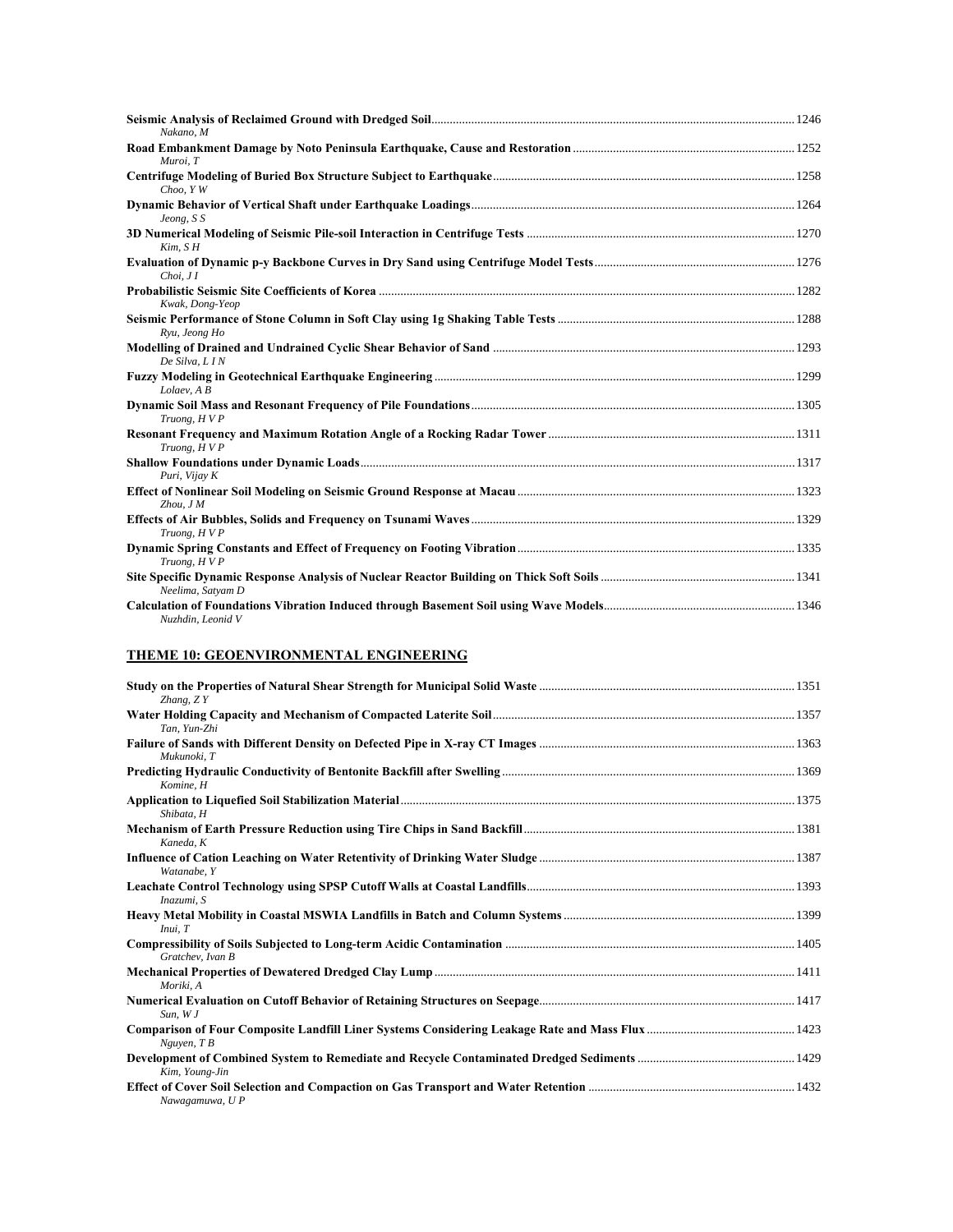| Kumar, P Rajeev                                                                                                         |  |
|-------------------------------------------------------------------------------------------------------------------------|--|
| <b>THEME 11: GROUND IMPROVEMENT</b>                                                                                     |  |
| Siddique, A                                                                                                             |  |
| Abhijit, Saha                                                                                                           |  |
| Shah, MV                                                                                                                |  |
| Rao, A Sreerama                                                                                                         |  |
| Babu, G L Sivakumar                                                                                                     |  |
| Moayed, R Ziaie                                                                                                         |  |
| Morikawa, Y                                                                                                             |  |
| Asaka, Y                                                                                                                |  |
| Takahashi, H                                                                                                            |  |
| Omine, K                                                                                                                |  |
| Nabeshima, Y                                                                                                            |  |
| Ishikura, R                                                                                                             |  |
| Namikawa, T                                                                                                             |  |
| Chai, $J C$                                                                                                             |  |
| Kitazume, M                                                                                                             |  |
| Takahashi, A                                                                                                            |  |
| Noda, T                                                                                                                 |  |
| Li, B                                                                                                                   |  |
| Lu, YT                                                                                                                  |  |
| Chew, SH                                                                                                                |  |
| $Chan. C-M$                                                                                                             |  |
| Uddin, S                                                                                                                |  |
| Saowapakpiboon, J                                                                                                       |  |
| Horpibulsuk, S                                                                                                          |  |
| Choo, Yoon-Sik                                                                                                          |  |
| Kim, YT                                                                                                                 |  |
| A Study on Bearing Capacity Characteristics of Taper Granular Compaction Group Piles on Field Load Test 1600<br>Kim, MH |  |
| Choi, H                                                                                                                 |  |
| Lim, S.S                                                                                                                |  |
| Application of the Heavy Tamping Method on Sri Lankan Peaty Clay for the Construction of a Highway                      |  |
| Karunawardena, A<br>Ariyarathna, P R C                                                                                  |  |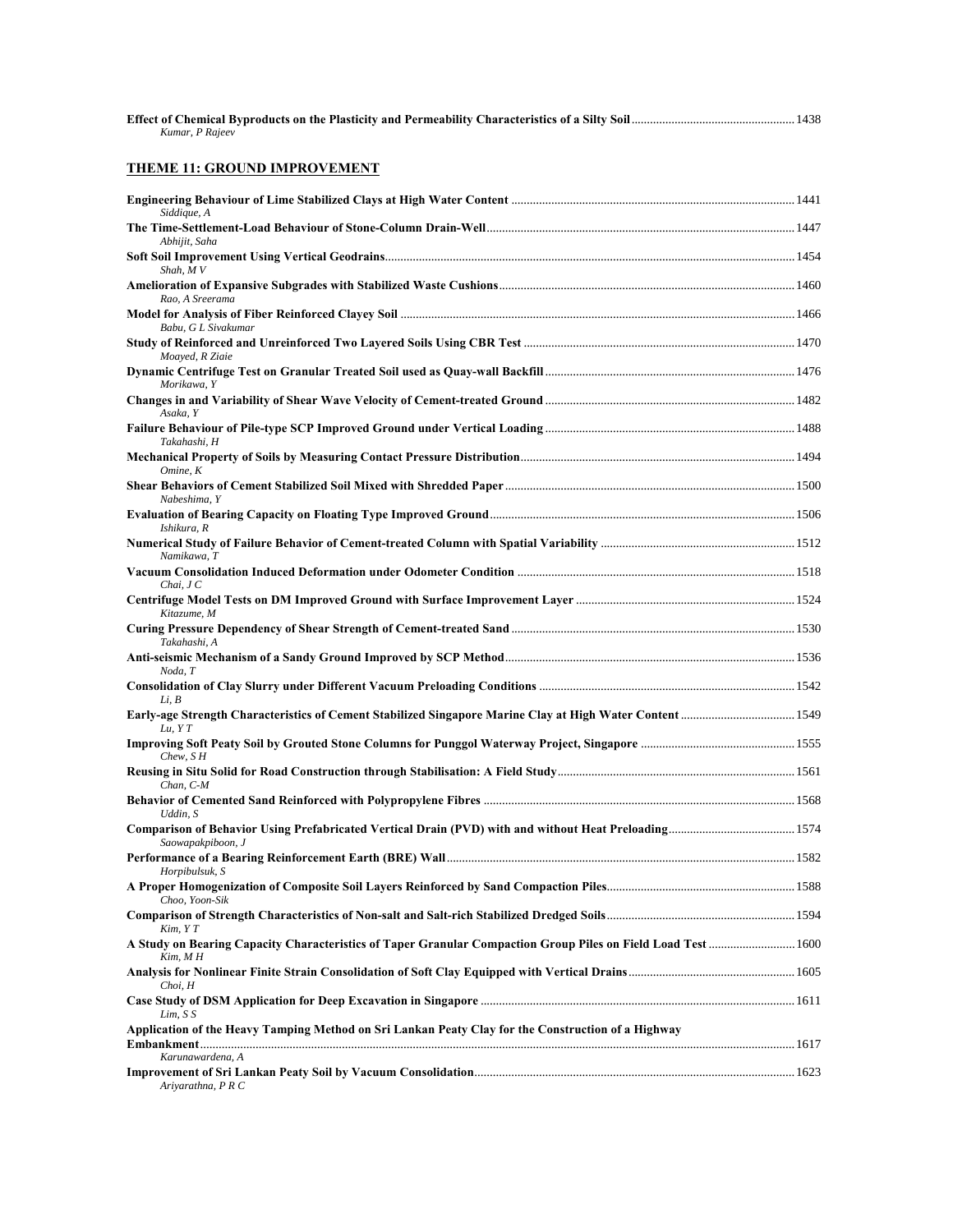| Lovisa. J                                                                                                                     |  |
|-------------------------------------------------------------------------------------------------------------------------------|--|
| Hamidi, B                                                                                                                     |  |
| Hamidi, B                                                                                                                     |  |
| Attom, MF                                                                                                                     |  |
| Pongsivasathit, S                                                                                                             |  |
| <b>Experimental Investigation on the Lateral Deformation of Soft Ground under Combination of Vacuum Pressure</b><br>Ong, $CT$ |  |
| Bouassida, M                                                                                                                  |  |
| Ng, C C                                                                                                                       |  |
| Chegenizadeh, Amin                                                                                                            |  |
| Chegenizadeh, Amin                                                                                                            |  |

#### **VOLUME 3**

| Niroumand, H |  |
|--------------|--|

#### **THEME 12: GEOTECHNICAL RISK MITIGATION AND MANAGEMENT**

| $H_0$ , $A N L$     |  |
|---------------------|--|
| Chakraborty, Ritwik |  |
| Bhagwan, Jai        |  |
| Murakami, S         |  |
| Suzuki. K           |  |
| Nakai. K            |  |
| Kojogulov, K Ch     |  |

# **THEME 13: QUANTITATIVE RISK ASSESSMENT**

| $Li$ . $JW$  |  |
|--------------|--|
|              |  |
| Kasama, K    |  |
| Nishimura, S |  |
| $Kim.$ K S   |  |
|              |  |
| Yoon, GL     |  |

#### **THEME 14: GEOSYNTHETICS**

| Naveri. A  |  |
|------------|--|
|            |  |
| Noorzad, A |  |
|            |  |
| Suzuki. M  |  |
|            |  |
| Kuwano, J  |  |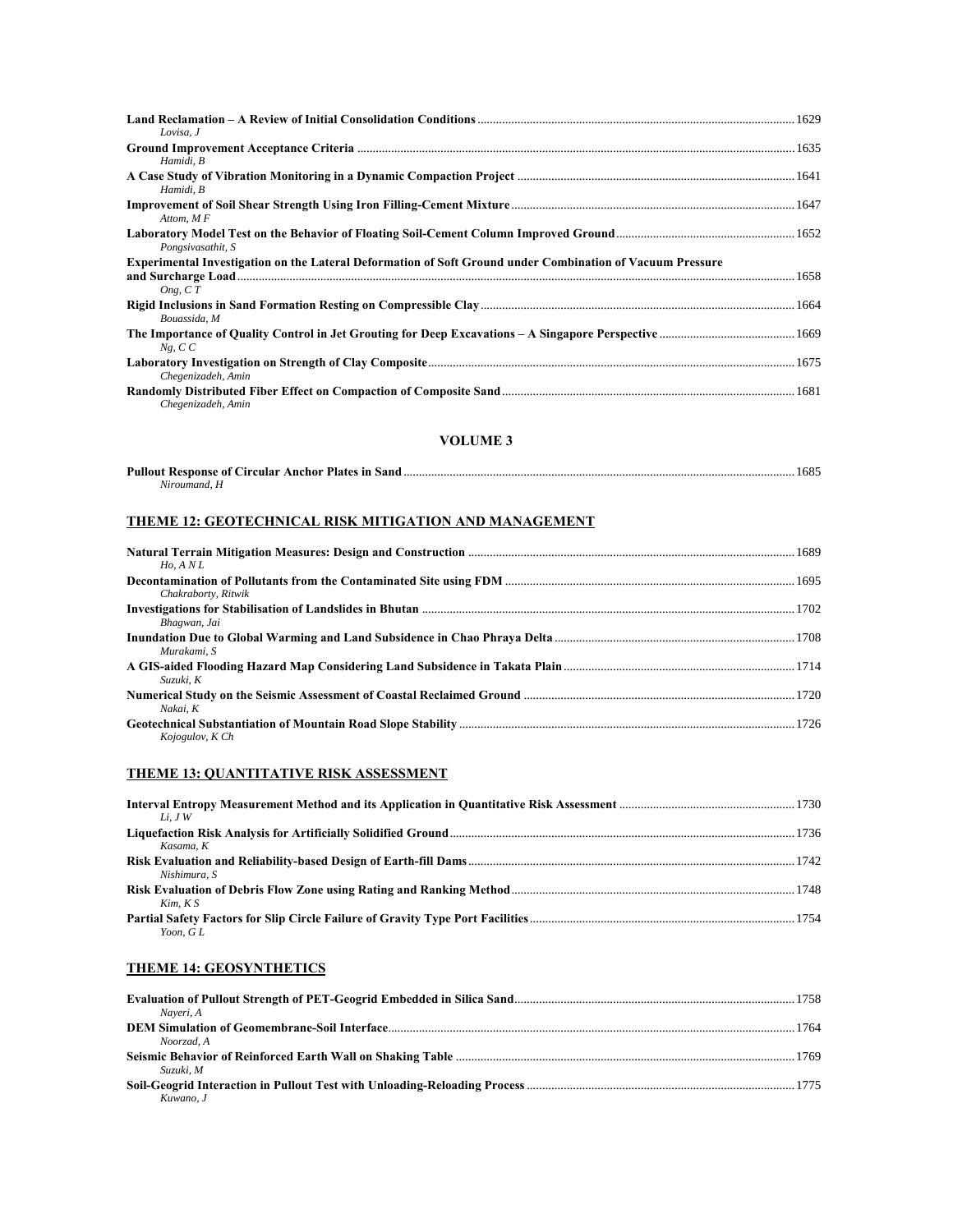| Chew. S H                                                                                           |      |
|-----------------------------------------------------------------------------------------------------|------|
| Properties of Limited Life Woven Geotextiles (LLGs) for Soil Reinforcement and Soil Erosion Control |      |
|                                                                                                     | 1787 |
| Artidteane, S                                                                                       |      |
|                                                                                                     |      |
| Hall, CD                                                                                            |      |
| Chen, Cheng-Wei                                                                                     | 1797 |

# **THEME 16: CASE HISTORIES**

| Wong, Anthony Y K                                                                                        |  |
|----------------------------------------------------------------------------------------------------------|--|
| Shukla, Jaykumar                                                                                         |  |
| Bhagwan, Jai                                                                                             |  |
| Mimura, M                                                                                                |  |
| Mizutani, T                                                                                              |  |
| Wong, I H                                                                                                |  |
| $Lin. H$ $D$                                                                                             |  |
| Ooi. TA                                                                                                  |  |
| Yang, Tae-Seon                                                                                           |  |
| Evaluation of Piezocone Factors for Soft Ground in the Region of Nakdong River Estuary Using Statistical |  |
|                                                                                                          |  |
| Kim, YH                                                                                                  |  |
| George, EAg                                                                                              |  |
| Cetin, E                                                                                                 |  |
| Doulala-Rigby, C                                                                                         |  |
| Row, I                                                                                                   |  |
| Kishor, Kumar                                                                                            |  |
| David, D                                                                                                 |  |
| Heidari, S                                                                                               |  |

#### **THEME 17: INNOVATIVE TECHNOLOGIES FOR GEOTECHNICAL APPLICATIONS**

| Oian, Chun-Yu  |  |
|----------------|--|
| Chau, S F      |  |
| Ghazi, H       |  |
| Hyodo, M       |  |
| Okamoto, K     |  |
| Fukubayashi, Y |  |
| Kojima, K      |  |
| Murakami, A    |  |
| Yoneda, J      |  |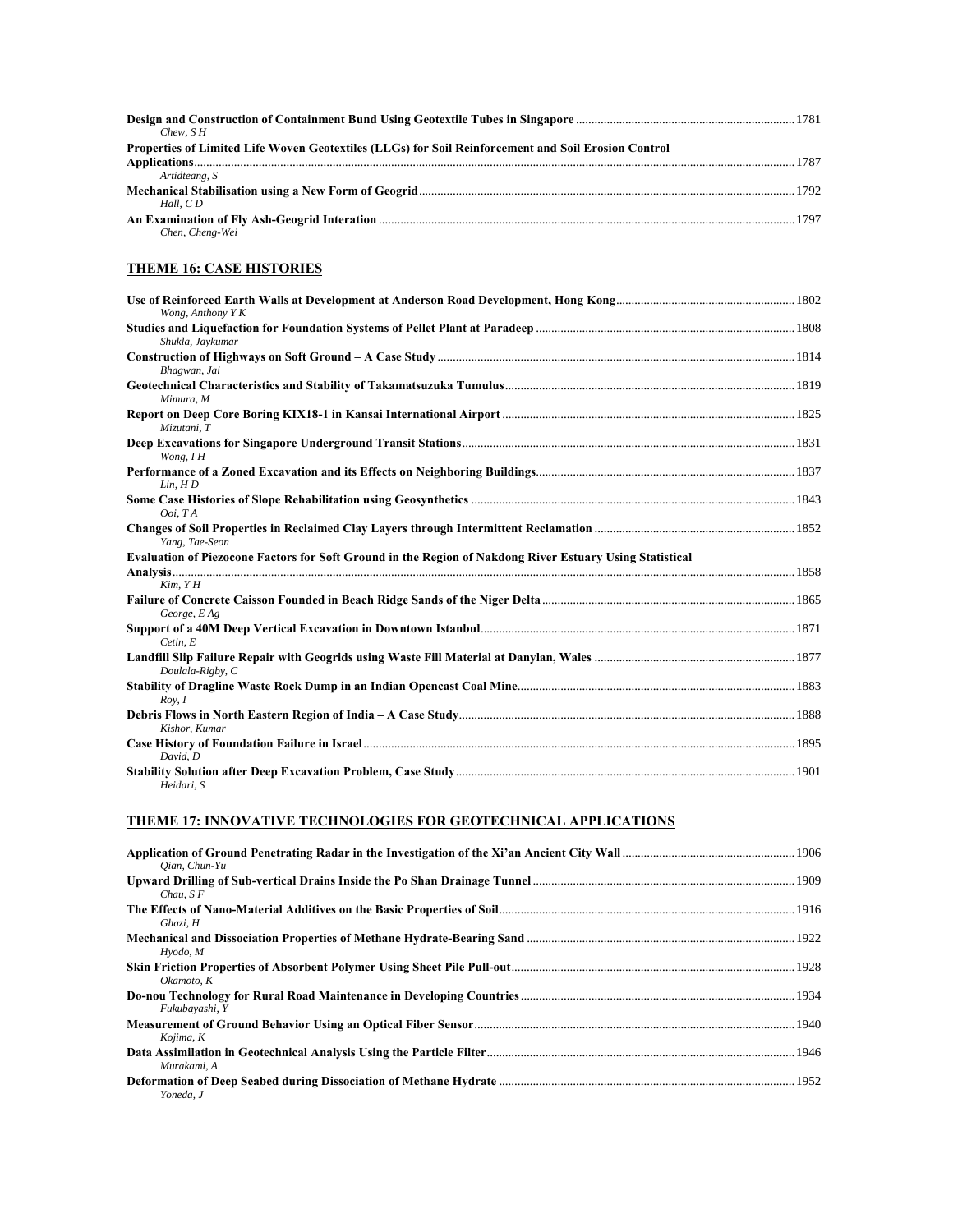| Chaudhary, $KB$                                                                                                             |  |
|-----------------------------------------------------------------------------------------------------------------------------|--|
| Chua, KE                                                                                                                    |  |
| Cheng, $S$ H                                                                                                                |  |
| Kang, $IK$                                                                                                                  |  |
| Park, Duhee                                                                                                                 |  |
| Lee, $JH$                                                                                                                   |  |
| Dev, A                                                                                                                      |  |
| Study on the Interface between Unsaturated Soil and Rough Steel Plate from Suction Controlled Direct Shear<br>Borana, Lalit |  |
| Hong, $CY$                                                                                                                  |  |
| Zhou, WH                                                                                                                    |  |

#### **TECHNICAL SESSION**

| Chen. G                                                                                                                       |  |
|-------------------------------------------------------------------------------------------------------------------------------|--|
| Kazama, M                                                                                                                     |  |
| Orense, RP                                                                                                                    |  |
|                                                                                                                               |  |
| Soralump, S                                                                                                                   |  |
| Towhata, I                                                                                                                    |  |
| Uchimura, T                                                                                                                   |  |
| Wakai, A                                                                                                                      |  |
| Sample of Long-traveled Landslides Triggered by the Wenchuan Earthquake (M8.0), China, and their Possible                     |  |
| Wang, G                                                                                                                       |  |
| Lee, Wei F                                                                                                                    |  |
| Kudryavtsev, SA                                                                                                               |  |
| Zhussupbekov, A Zh                                                                                                            |  |
| Watabe, Y                                                                                                                     |  |
| Lee, Junhwan                                                                                                                  |  |
| Lee, $JS$                                                                                                                     |  |
| Stress Concentration Ratio and Degree of Consolidation in SCP-Reinforced Soft Clay with Low Area Replacement                  |  |
| Ahn. J                                                                                                                        |  |
| Long-term Settlement of the Marine Foundation due to Construction of 1st Phase Kansai International Airport2109<br>Jang, $WY$ |  |
| Acceleration of Settling and Self-Weight Consolidation of Clay Ground by Mixing with Coal Ash Aggregates 2120<br>Shin, HY     |  |
| Shin. H                                                                                                                       |  |
| Kim, T-H                                                                                                                      |  |
| Mimura, M                                                                                                                     |  |
| Development of Integrated Geophysical and Geological Information Databases and Their Management System on                     |  |
| Fujiwara, H                                                                                                                   |  |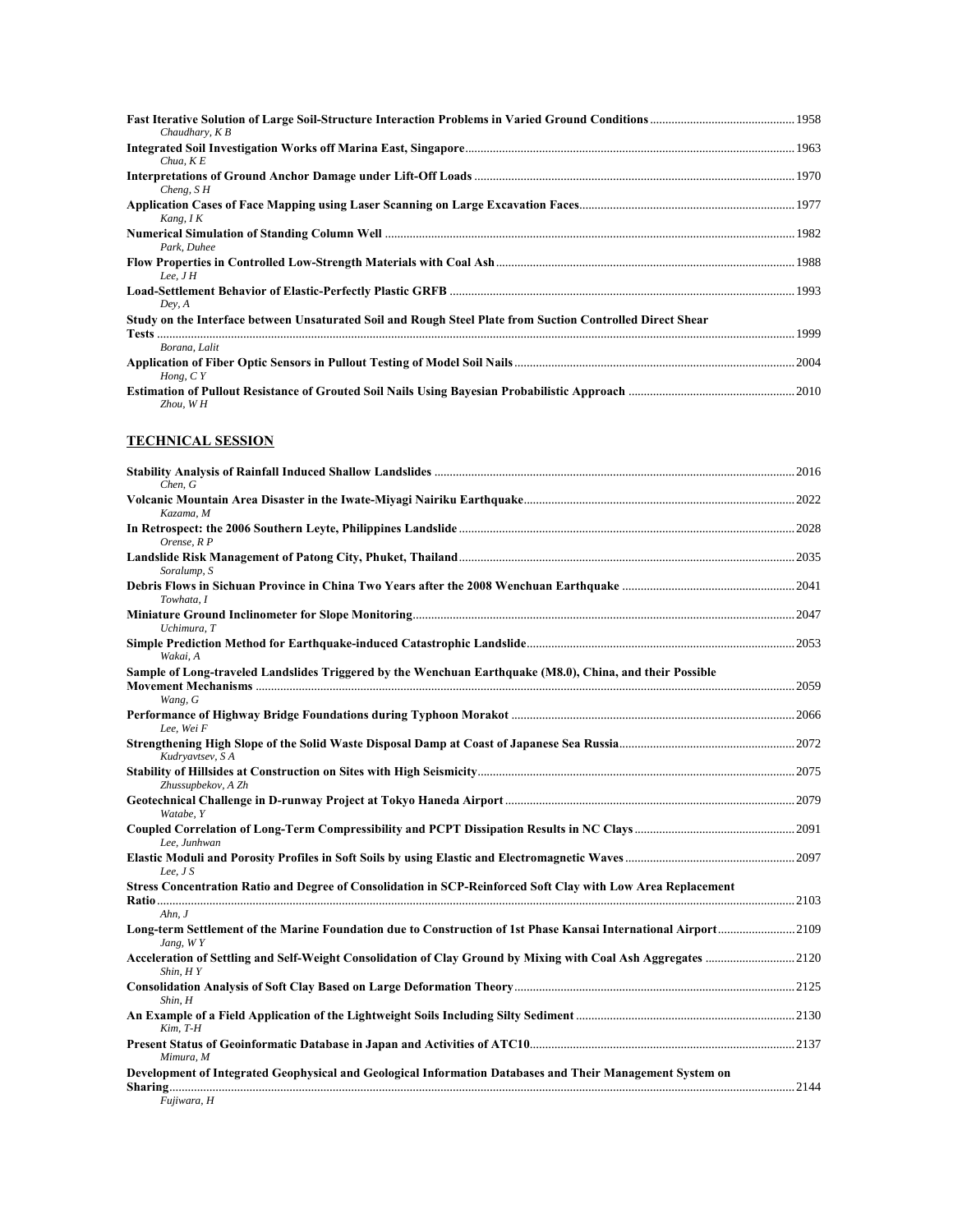| Hosaka, Yoshinori                                                                                                                    |  |
|--------------------------------------------------------------------------------------------------------------------------------------|--|
| Ebine, Y                                                                                                                             |  |
| Spatial Analysis Model of Landslide Susceptibility with Integrated Environmental Factor in Ulu Kinta Catchment2163<br>Ahmad, Fauziah |  |
| Zhusupbekov, A Zh                                                                                                                    |  |
| Geological Application of Computerized Geotechnical Borehole Database Subsurface Geology and Sedimental<br>Kitada, N                 |  |
| Yasuda, S                                                                                                                            |  |
| Suzuki, K                                                                                                                            |  |
|                                                                                                                                      |  |
| Iwasaki, Y                                                                                                                           |  |
| Onitsuka, K                                                                                                                          |  |
| Mimura, M                                                                                                                            |  |
| Hazarika, H                                                                                                                          |  |
| Fukuda, M                                                                                                                            |  |
| Santoro, VM                                                                                                                          |  |
| Watanabe, K                                                                                                                          |  |
| Koyama, T                                                                                                                            |  |
| Yamada, S                                                                                                                            |  |
| Hong, Sung-Gul                                                                                                                       |  |
| Khasanov, A Z                                                                                                                        |  |
| Chekaeva, R U                                                                                                                        |  |
| Mangushev, R                                                                                                                         |  |
| Nevsorov, AL                                                                                                                         |  |
| Ulitsky, VM                                                                                                                          |  |
| Lushnikov, V V                                                                                                                       |  |
| Bruno, A                                                                                                                             |  |
| Zhang, F                                                                                                                             |  |
| Zhusupbekov, A Z                                                                                                                     |  |
| Tanaka, K                                                                                                                            |  |
| Li, LH                                                                                                                               |  |
| Yan, F                                                                                                                               |  |
| Koizumi, K                                                                                                                           |  |
| Taheri, A                                                                                                                            |  |
| Fujii, Y                                                                                                                             |  |
| Tanimoto, C                                                                                                                          |  |
| Ching, J                                                                                                                             |  |